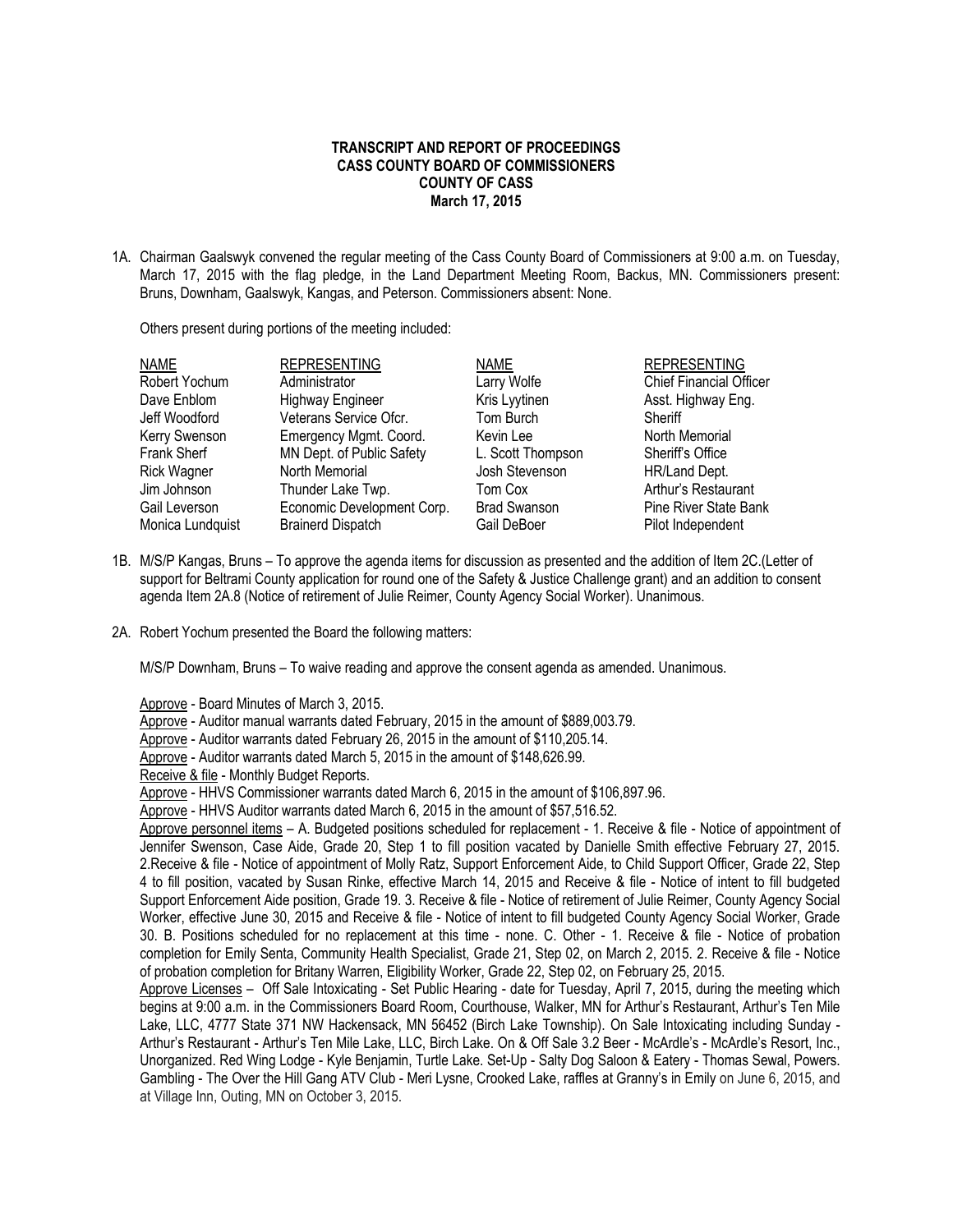Receive & file - Auditor -Treasurer's Interest Income Report for January 2015.

Approve - Capital project payments: Mark Beard – Highway Shops upgrades (Inv. #0026) in the amount of \$425.00.

Receive & file - Cass County's 2014 Audit of Enhanced 911 Funds.

Approve - HHVS Purchase of Service contracts from January 1, 2015- December 31, 2015: DHS CY 2015 Adult Mental Health Grants – CSP - \$103,439 for 2015; Child and Teen Check Up Pillager Area Family Council - \$9,000.00; Child and Teen Check Up Pine River/ Backus - \$ 14,703.

Receive & file - Cass County's share of 2014 state sales & use taxes collected on the Leech Lake Reservation - \$117,558.00.

Receive& file – February 2015 Cass County EDC Activity Report.

Approve - Probation Department submission for MN DOC - FY2016-FY2017 Caseload/Workload Reduction Grant continuation in the amount of \$44,364.00(each year).

Approve - Probation Department submission for MN DOC - FY2016-FY2017 Electronic Alcohol Monitoring (REAM) Grant continuation in the amount of \$8,500.00(each year).

M/S/P Downham, Bruns - To award Project #38 - Clark Engineering NTE \$5,840.00, Project # 39 - Kohout Surveying NTE \$3,830.00, Projects 40 & 41 - Stonemark Land Surveying NTE (40) \$10,800.00 and (41) \$5,700.00. Unanimous.

| Bidder                             | Project#38   | Project#39     | Project#40    | Project#41  |
|------------------------------------|--------------|----------------|---------------|-------------|
|                                    | <b>Bungo</b> | East Gull Lake | <b>Powers</b> | N Mav       |
| Bolton & Menk                      | \$21,500.00  | \$18,950.00    | \$44,500.00   | \$19,600.00 |
| <b>Stonemark Land Surveying</b>    | \$7,800.00   | \$4,100.00     | \$10,800.00   | \$5,700.00  |
| Kohout Surveying                   | \$18,990.00  | \$3,830.00     | \$14,441.00   | \$6,445.00  |
| No. Engineering & Consulting, Inc. | \$13,310.00  | \$7,950.00     | \$24,700.00   | \$18,450.00 |
| Nyberg Surveying                   | No Bid       | No Bid         | No Bid        | \$5,200.00  |
| Ulteig                             | \$7,750.00   | \$5,600.00     | \$13,250.00   | \$8,200.00  |
| Widest, Smith & Nolting            | No Bid       | \$4,500.00     | No Bid        | No Bid      |
| KLJ, Inc.                          | \$17,185.00  | \$4,950.00     | \$22,750.00   | \$5,995.00  |
| Clark Engineering Corp.            | \$5,840.00   | \$3.900.00     | \$16,400.00   | \$6,300.00  |

M/S/P Downham, Bruns - To award contract to Superior Forestry Services, Inc for the 2015 planting season of 20,800 trees in the amount of 87.00/thousand seedlings (No other bids submitted). Unanimous.

Approve - USFS permission to burn in the Mudgoose burn on parcel numbers 68-025-1100 and 68-023-3400.

Receive & file - Correspondence from Great River Energy & MN Power's Motley Area 115kV Project.

Approve - HHVS Director to execute HHVS enrollment in BlueCross Blue Shield Blue Plus of MN in becoming a participating provider in Select Behavioral Health (Rule 25).

Receive & file - Information Privacy & Security Agreement and Business Associate Agreement with MN Department of Human Services.

Receive & file - Cass County SWCD Liaison Committee meeting notes Tuesday, March 3, 2015.

2B. Administrator Yochum presented a summary of contract negotiations with the AFSCME Local #2195 Health, Human & Veteran Services Unit for calendar years 2015 and 2016. The contract changes are recommended for approval by the Personnel Committee of the Board as a package offer, and the Union has reported that their membership has voted to approve the same as well. Mr. Yochum explained the terms of this contract follow the County pattern bargaining approach of the other four labor contracts recently approved by the Board with the exception of addressing Hours of Work (section 6.3, Subd. 4), a new PRN MOU ("Pro Re Nata" a Latin phrase that translates to "as needed" staff), and termination of a lunch break arbitration case.

M/S/P Downham, Kangas – To approve the package offer as recommended for approval by the Personnel Committee of the Board and authorize execution of a collective bargaining contract as presented for calendar years 2015 and 2016 with the AFSCME Local #2195 Health, Human & Veteran Services Unit. Unanimous.

2C. Chairman Gaalswyk recommended a letter of support for a Beltrami County round one application for a Safety & Justice Challenge grant by the John D. and Catherine T. MacArthur Foundation. Administrator Yochum commented that a reciprocal request for Cass County's application is before the Beltrami Board as well. The Board noted the potential regional benefits of both applications.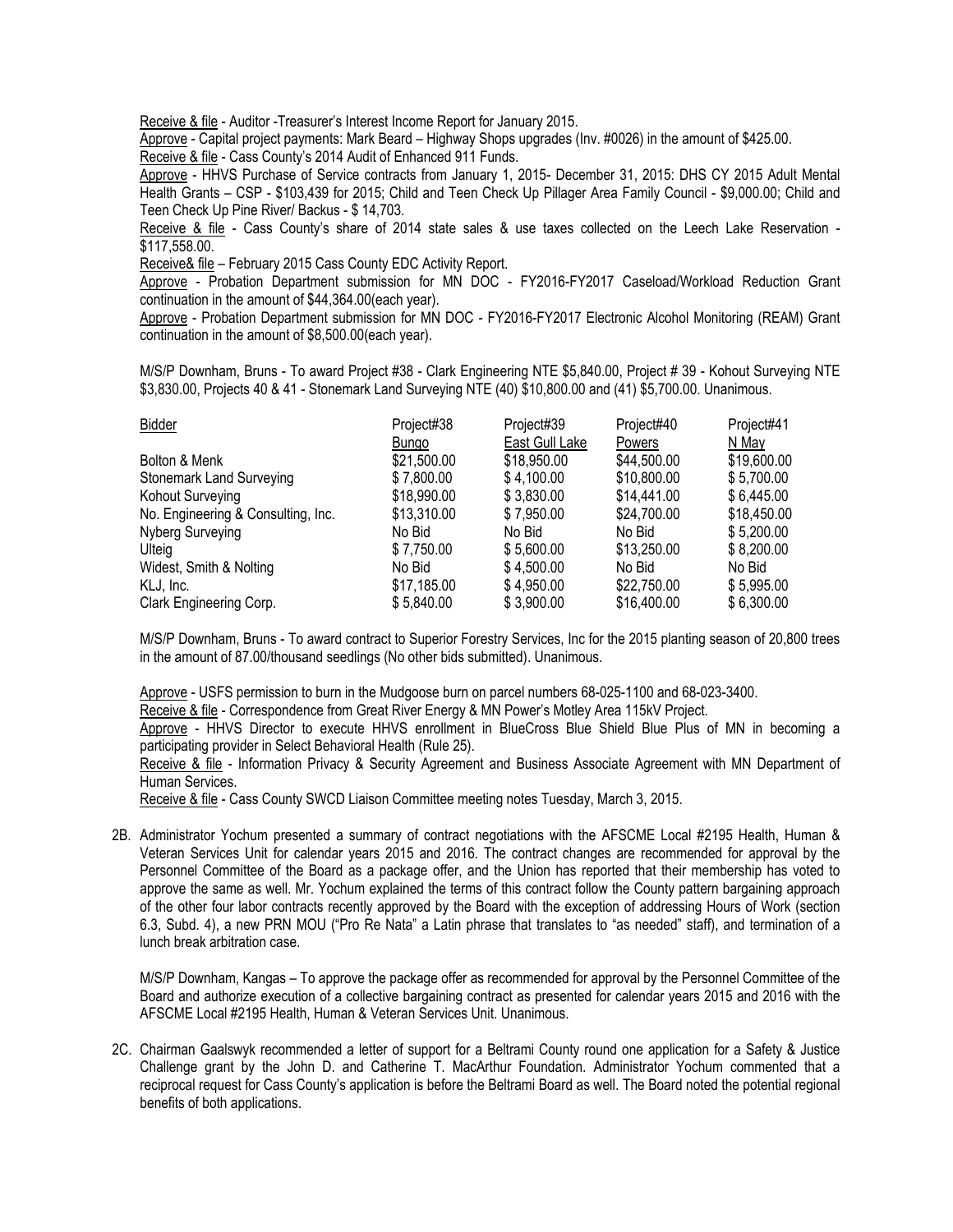M/S/P Downham, Peterson – To approve a letter of support for a Beltrami County round one application for a Safety & Justice Challenge grant by the John D. and Catherine T. MacArthur Foundation. Unanimous.

3A. Veterans Service Officer Jeff Woodford presented a report of 2014 activities: Veterans Administration expenditures in Cass County totaled \$24,107,000; veteran population 3,347; 1,489 used VA medical; 358 riders travelled 85,571 miles in the County transport program; 2,277 client personal contacts occurred at five scheduled sites (appointments, & walk-ins) & 61 home visits. VSO Woodford also indicated that claims were up 64%. Additional special projects include more media contact and internal record scanning.

M/S/P Downham, Peterson – To receive and file the Veterans Service Office 2014 report. Unanimous.

4A. Kevin Lee Manager of the North Memorial Ambulance Brainerd Region presented the 4<sup>th</sup> quarter 2014 report for the Longville Ambulance Subordinate Service District (LASSD). Rick Wagner the Manager of the North Memorial Ambulance Service Statewide was also in attendance. Mr. Lee informed the Board that the LASSD had paramedic coverage in Longville every day in the 4<sup>th</sup> Quarter, which exceeds the part time Advanced Life Support requirement. Reported that LASSD year to date has billed 254 patients vs. 249 patients same period last year. The revenues were \$11,009 over budget due to increased volumes and decreased revenue deductions, and expenses were \$37,673 under budget with a margin of 21.2%. Community activities included collaborated with the Cass County EMS Task Force Meetings, attended the Cass County radio users meetings, and began work on the 2015 EMS Task Force Conference. Mr. Lee added that the Brainerd region overall patient satisfaction score for the 4<sup>th</sup> quarter was 95.6%.

M/S/P Peterson, Bruns – To receive & file the 4th quarter report for the Longville Ambulance Subordinate Service District (LASSD). Unanimous.

5A. Highway Engineer David Enblom discussed the February 3, 2015 Ad-Hoc Highway Capital Committee discussion of County right-of-way maintenance policies. The committee recommended that current practices of improvements within the right of way need to be documented and made available to property owners on the County website. In addition, the committee discussed a possible cost share program to mitigate driveway damage as the result of legal ATV use within the right of way. Highway staff has subsequently identified 52 sites on 400 miles of paved County roads that are not grant-in-aid designated trails that have substantial damage. Engineer Enblom reported an offer by property owner Wes Slagle to cost share repair of his driveway approach (materials only) caused by lawful ATV traffic within the CSAH 7 ROW.

M/S/P Peterson, Downham – To approve a pilot cost share project with property owner Wes Slagle to repair driveway approach damage caused by lawful ATV traffic within the CSAH 7 ROW. Unanimous.

5B. Engineer Enblom discussed potential limitations to gravel pit operations at the County managed pits (Thunder Lake, Hiram, Fairview). Mr. Enblom stated that the Thunder Lake gravel pit is being planned as a potential aggregate source for projects scheduled to be completed in 2015. Concerns from the lake association and neighbors prompted a request from Thunder Lake Township to consider limitations on crushing hours to 12 hours a day (6am to 6pm) limited to Monday through Friday (no restrictions on contractor operations relating to production of bituminous materials during the construction projects) In addition, neighborhood concerns have been expressed with any expansion of the pit to the south. Mr. Enblom reported that other than reclamation activity saw no need for expansion to the south. Thunder Lake Town Board Supervisor expressed appreciation for cooperation to date and concurred with the limitations requested.

M/S/P Peterson, Downham – To establish the following conditions on gravel pit operations at the County managed Thunder Lake Township pit: 1.) crushing is limited to 12 hours a day (6am to 6pm) and limited to Monday through Friday, 2.) no restrictions on contractor operations relating to production of bituminous materials during the construction projects, and 3.) no expansion to the south except reclamation activity. Unanimous.

5C Mr. Enblom discussed the department's proposal to look at the life cycle costs of paving selected gravel roads vs. present practice of regravel/chloride. The Board showed interest in more discussion as part of the upcoming update to the County Capital Improvement Plan. No action necessary.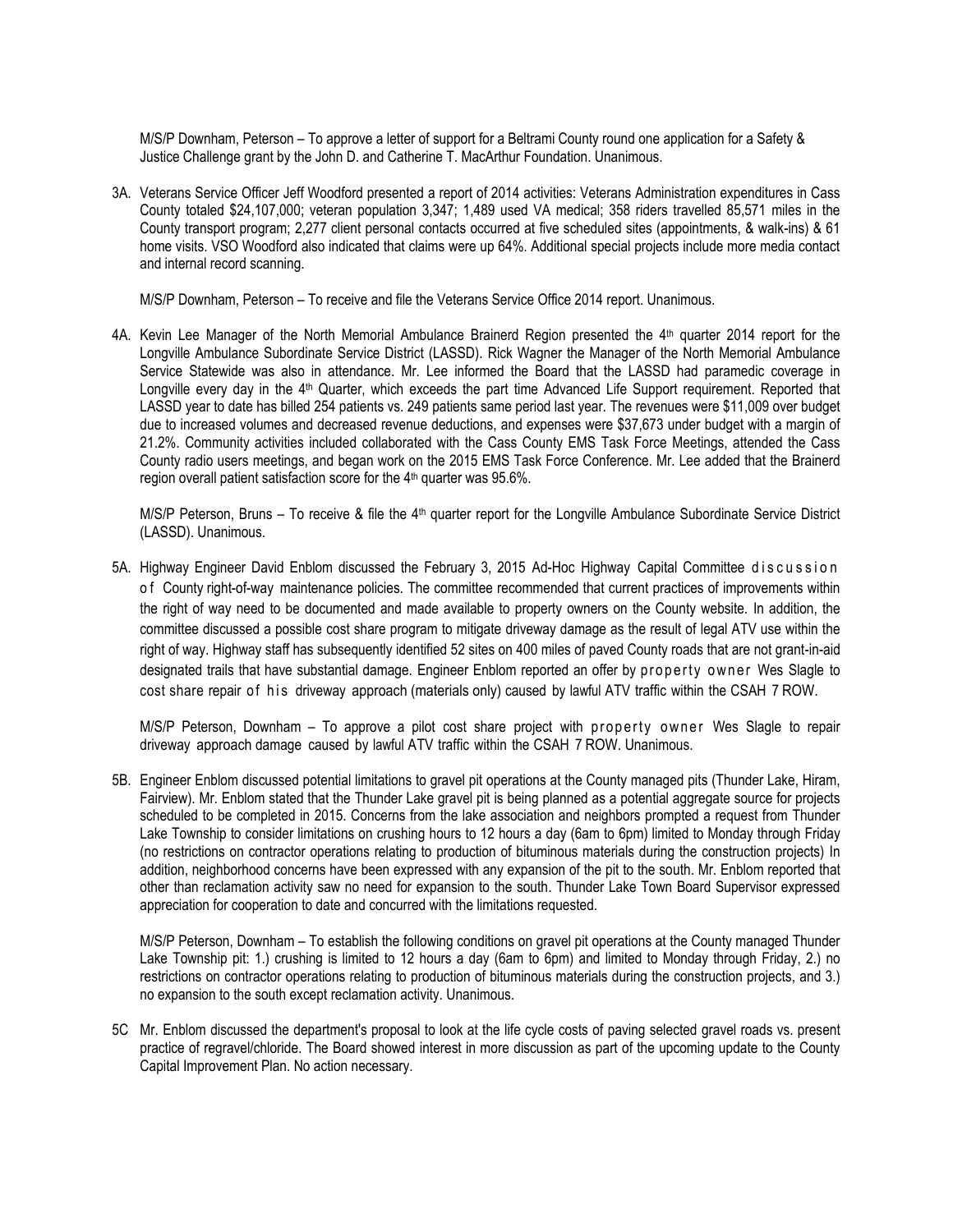5D. Assistant Highway Engineer Kris Lyytinen discussed the 2015 County road maintenance program that included:

Equipment purchases – Ordered two (2) Mack GU713 plow trucks, a John Deere 6130D tractor with Diamond Flexwing mower and an F550 cab/chassis replacement for truck lost to fire

Road Vacation/Revocation Program - From our original list (started in 2007 – 19.78 miles in 23 townships), still have 2.47 miles in 3 townships remaining, it includes Crooked Lake (Hwy 6 Frontage Road- Outing), Leech Lake (Brown Eagle Rd.) and Lima (C.R. 132 & C.R. 134), No public hearings are planned for this year

Construction Projects – 2015 will finish CSAH 1 , reconstruct last section of CSAH 4, overlay remainder of CSAH 65 and CSAH 74, reconstruct CSAH 58 (Outing) and reconstruct CSAH 7 (between TH 84 and CSAH 58) not listed, is CR 129 roadwork and bridge replacement – currently not scheduled as it needs bridge funding (not in place yet)

Crack Sealing - NUVO material (in Styrofoam) 1.5 loads has been delivered – in warehouse, Plans : CSAH 8 - complete route & seal on south end, from Federal Dam to Bena then CR 126, CSAH 39, Sucker Bay Rd.

Roadside Mowing & Spraying – Plan to continue to hire summer help – still looking for someone (Hackensack area), Purchased a JD 6130D with batwing mower – Plan to station in south (Pine River), Issues with first cut? Single mower? Noxious Weeds – Reminder that Wild Parsnip is still very irritating to skin, Roadside spraying is having a great effect and will continue – Possibly earlier, Sprayed extensively last year, Intensive mowing by Turtle Lake Township has not been very effective, Japanese Knotweed (bamboo) on CSAH 1 (east of Pine River) was sprayed and will still require attention

Sign Retroreflectivity Program - Original deadlines have been removed, but need to meet requirements when replaced - Currently have ~85% of signs replaced/upgraded,- Pine River has worked on roads in their area, - Remaining signs (Cass Lake and Longville areas) are made up, if time allows

Striping Program - Centerline road stripes scheduled for CSAH's 2, 5, 7, 13, 33, 36, 38, 44, 60, 75, 78 & C.R. 105

Gravel Program - Updated 5 yr. plan, 2015 projects – Pine River/Pillager Area (25S, 28, 35, 102, 103, 115, 171), prep work needed to shape roads prior to gravel

Gravel Stockpiles - Existing available at Thunder Lake Pit (small pile), Fairview (Laporte), Zubke (small pile), CSAH 49 (Blind Lake), Schnoor Pit, private stockpiles available at – Moondance, Hawkinson, Anderson, Lindmeyer Pits

Chloride Program - Tri City Paving was awarded contract, 2<sup>nd</sup> year of contract Calcium Chloride @ \$0.946/gallon (~\$2497/mi.)

By consensus, the Board thanked all the Highway Department staff for their ongoing excellent performance and accepted the 2015 Cass County road maintenance program as presented.

6A. Sheriff Tom Burch and Emergency Management Coordinator Kerry Swenson presented the Cass County HHVS & Emergency Management Shelter Plan. Mr. Swenson explained that in the time of a natural or manmade disaster some of our county residents may require emergency sheltering and mass care. Providing temporary emergency relief involves a whole community approach including food, shelter, health care, and mental health support. The plan will: coordinate with the American Red Cross; create a command structure for all resources; provide resources when requested; establish protocols that maximize quick responses.

M/S/P Downham, Peterson – To approve the Cass County HHVS & Emergency Management Shelter Plan as presented. Unanimous.

6B. Mr. Swenson presented the Cass County Hazard Mitigation Plan, the plan has been developed in accordance with requirements set forth in the Disaster Mitigation Act of 2000. Mr. Swenson explained the goals of the Cass County Multi-Jurisdictional Hazard Mitigation Plan are to: Increase community understanding of emergency management and build support for hazard mitigation; Develop, promote, integrate and track mitigation strategies; Continue to improve and enhance the County's emergency management program; Increase the economic stability, core values, and quality of services of the County; Increase mitigation resources to eliminate or minimize harm done to people, property, jobs, and natural resources in Cass County by natural and manmade hazards.

Commissioner Downham offered Resolution No. 14-15 and moved its adoption; Commissioner Peterson seconded:

## RESOLUTION FOR APPROVAL OF THE HAZARD MITIGATION PLAN

WHEREAS, the County of Cass has participated in a hazard mitigation planning process as established under the Federal Disaster Mitigation Act of 2000; and